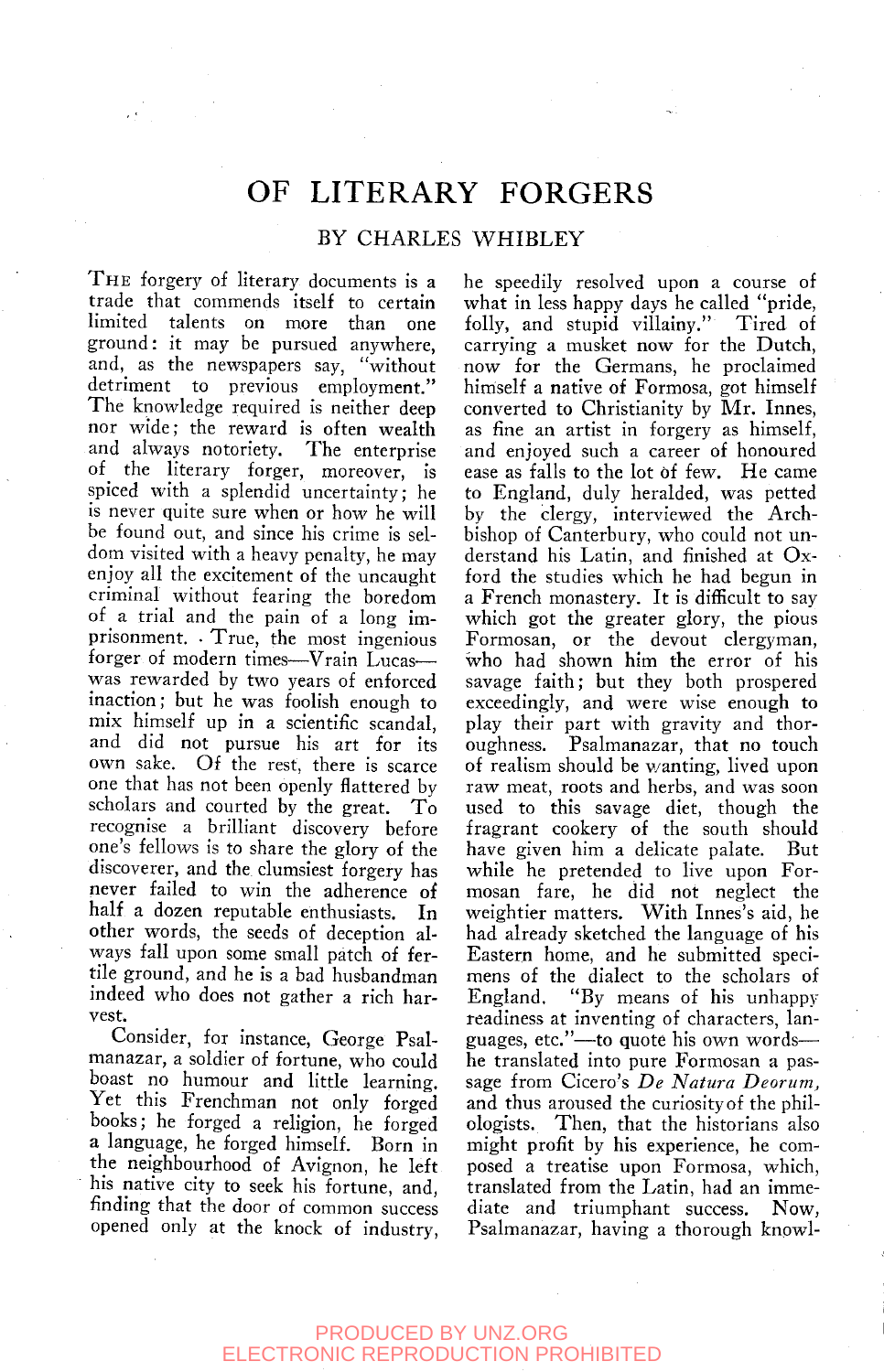edge of his public, was at no pains to make his treatise reasonable or consistent. Its facts, he tells us, were borrowed from Varenius's description of Japan, and the booksellers were so loudly impatient that he could only devote to its composition the leisure snatched from two months' dissipation. It was, therefore, "crude, imperfect and absurd," but it answered its purpose perfectly. It set London in a blaze of curiosity; it procured its author a convenient apartment in one of the most considerable colleges at Oxford, and made him "a great favourite with the fair sex." What more could an adventurer desire? And he won it all by a fraud which ten minutes' candid criticism might have exposed.

But if his erudition was small, his cunning was great. At Oxford he lived a life of gossip and laziness, while he was awake, and let a burning candle demonstrate his industry while he slept. He feigned a limp, that he might be thought to have contracted gout by overwork, and still escaped suspicion. In fact, had he not foolishly lent his name to an obvious imposition, called "white Formosan ware," he might have continued his chicanery without let or hindrance. Such success as he attained he owed, no doubt, to a gift of persuasion, which enabled him not only to deceive the many eminent clerics who believed what they hoped to be true, but to win the admiration of Samuel Johnson, a critic not usually tolerant of charlatans. Of course, it was Psalmanazar's affected piety which disturbed the lexicographer's judgment, who declared that he would as soon contradict a bishop as the repentant Formosan. But Johnson loved the man's company for its own sake. Of all the men he had known he sought George Psalmanazar the most. "I used to go and sit with him," said he, "at an ale-house in the city," and one would gladly give up all the specimens of the Formosan tongue if only Boswell had been present for an hour.

Yet, expert as he was in adapting his slender means to a great end, Psalmana-

zar was no sooner detected than he lost all pride in his exploits. The *Memoirs*, published after his death, are a long and wearisome apology for the only enterprise which he was capable of conducting to success. Throughout this lachrymose performance the note of hypocrisy is loud and clear. Psalmanazar was a forger from his cradle, and had he not called himself a Formosan he would have masqueraded as an Irishman—he did for a while—or a Hottentot. But whether or not this candid confession of "youthful follies" and "shameful imposture" be a mere forgery like the rest, we admire him least in the guise of a penitent, which becomes him not half so well as the taste for raw meat, the leg lamed by study, and the candle which burned all night in his room at Oxford. In defence of William Ireland, the nearest rival to Psalmanazar, it may be said that he never stooped to so nonsensical an apology. Detection did not diminish his pride, and his confession is as cynical as his forgery. He was, as it were, dedicated to the craft from his childhood, and Chatterton was at once his hero and his example. In his scrapbook, which still exists, snippets relating to the author of Thomas Rowley's poems are piously treasured, and he himself has described a visit reverentially paid to the shrine of Chatterton at Bristol. While he was delighted at the tumult of applause which greeted the exhibition of his famous relics and manuscripts, his delight burned just as brightly when all men knew him for an impostor as when royalty itself chattered of his valuable discovery. The shout of laughter which greeted Kemble's delivery of the famous line, "And when this solemn mockery is o'er," saddened the author, but did not shake his vanity. No vile penitence for him! He would not whine, like the wretched Psalmanazar, in sorrow at a misspent youth. He did but confess the forgery, when deception was no longer possible, and bragged of his conquests, as well he might. Great scholars had signed a profession of faith; the ingenious Mr. Boswell, after a tumbler of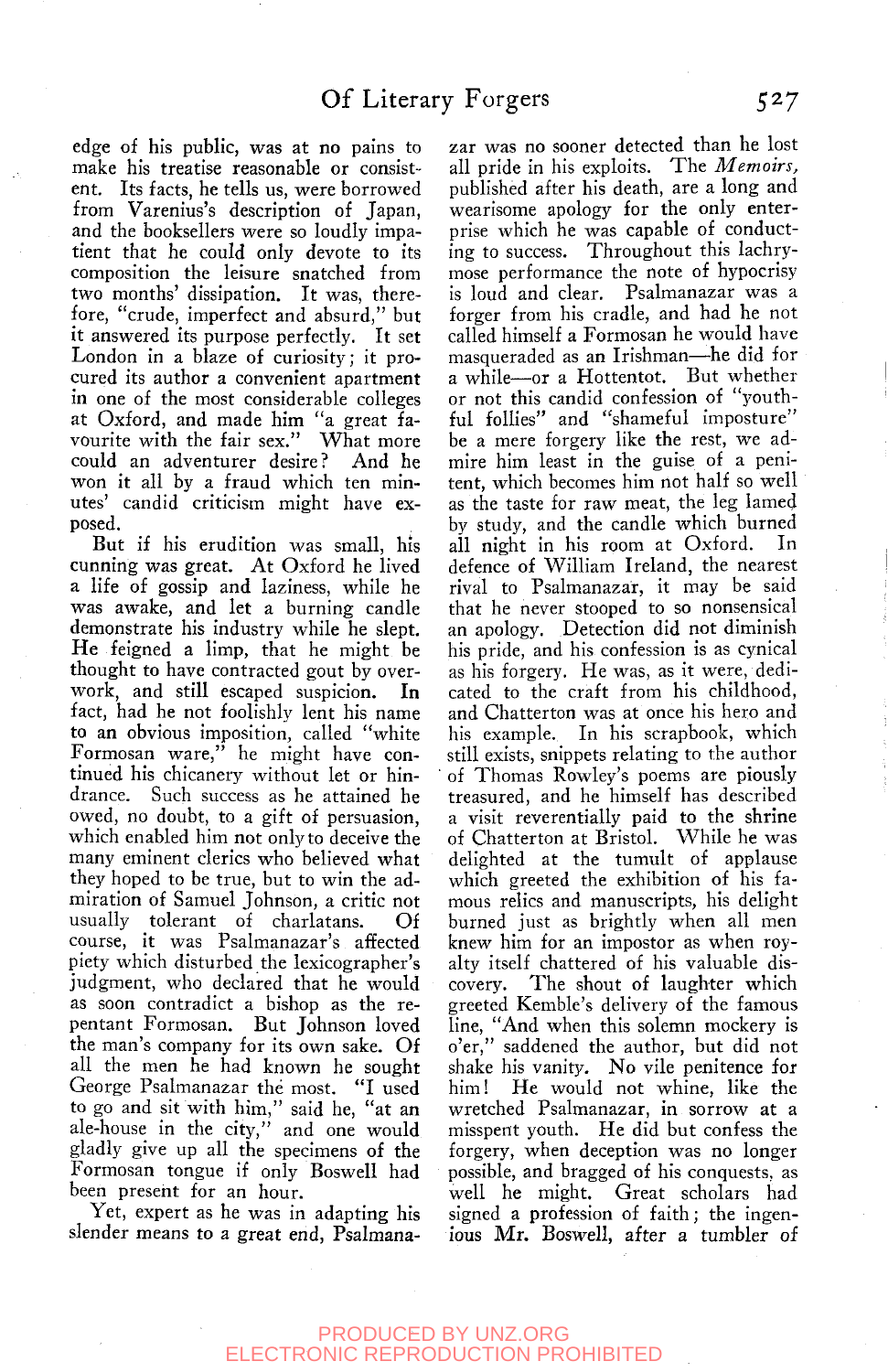warm brandy-and-water, had declared, "Well, I shall now die contented since I have lived to witness the present day, and knelt down "to kiss the invaluable<br>relics of our bard." Such was the relics of our bard." forger's triumph, and he recorded it with satisfaction. But nothing reveals the arrogant character of William Ireland so clearly as the indignation which he felt and expressed at Malone's ruthless criticism. It was Malone who pilloried him without pity, inviting the world to pelt him with what missiles they chose, and he retorted with a lofty indictment of Malone's scholarship. He made no pretence that his documents were genuine, but he would not admit the grounds of condemnation. It is truly a noble spectacle: the detected forger proudly contemptuous of friends and foes alike. Those who accepted his documents were no better than fools; those who rejected them were poisoned by the venom of jealousy. In brief, Ireland played the game at all points with perfect skill. His forgeries were just bad enough to escape the sanguine eye of the people, and he presented them in such a manner as may justly be styled heroic.

The other forgers who displayed their talent in England during the last century had neither Ireland's skill nor Ireland's luck. Of course the gentleman who persuaded Moxon to publish and Robert Browning to introduce the sham letters of Shelley enjoyed his little jest; and it is certain that Simonides's great attainments fitted him to deceive the great librarians. But even Simonides met with a sharp rebuff at the Bodleian when he showed a masterpiece to Mr. Coxe with the question, "To what period does that belong?" and was told offhand, "To the middle of the nineteenth century." For the rest, George Gordon Byron was a clumsy botcher, and the clerk who, ten years since, forged letters of Burns and Scott to gratify the patriotism of Scottish-Americans, deserved no more than he got—a term of imprisonment. Yet, if the art has languished in England since the time of Ireland, the France of the nineteenth

century may boast a literary forger of admirable skill and unexampled success. That the name of Vrain Lucas should be forgotten already is an untoward accident of fate, for he completely mystified the Academicians of France and set the professors of Europe by the ears. Moreover, he may be taken as a model of his kind. He possessed all the qualities, good and bad, which go to the making of a successful forger—facile halfknowledge, industry, courage, optimism. Above all, he had the tact to find a victim perfectly suited to his talent, whom he humoured with remarkable address, and he has left such a record of artistic achievement as is still unrivalled.

Vrain—Denis Lucas—or, as he was commonly known, Vrain Lucas—was born at Lanneray, in the department of the Eure-et-Loir, some three years after the battle of Waterloo. Like many another great man, he was of narrow circumstances and humble parentage. His father followed the ungrateful trade of a day labourer in the fields; and there is reason to believe that the son, unmindful of the distinction which awaited him, also handled the spade. But the country could not long hold captive so fine a spirit, and Vrain Lucas soon left home to seek his fortune in the great world which lay outside Lanneray. At first his poverty compelled him to take menial service in a gentleman's family; but this was a mere incident in a life of adventure, and had no other influence upon our hero than to give his manners the polish which made him famous. Far more congenial was an employment which he found in a notary's office at Chateaudun, where he was presently promoted to be clerk in the law court. Many a useful hint did he gather from the parchments which he conned or copied here; biit what was of greater import to the future, he devoted his scanty leisure to a serious course of study. While his colleagues sunned themselves on the boulevard, sipped absinthe, or rattled the dominoes on the marble table of a café, he read in the public library or composed poems, which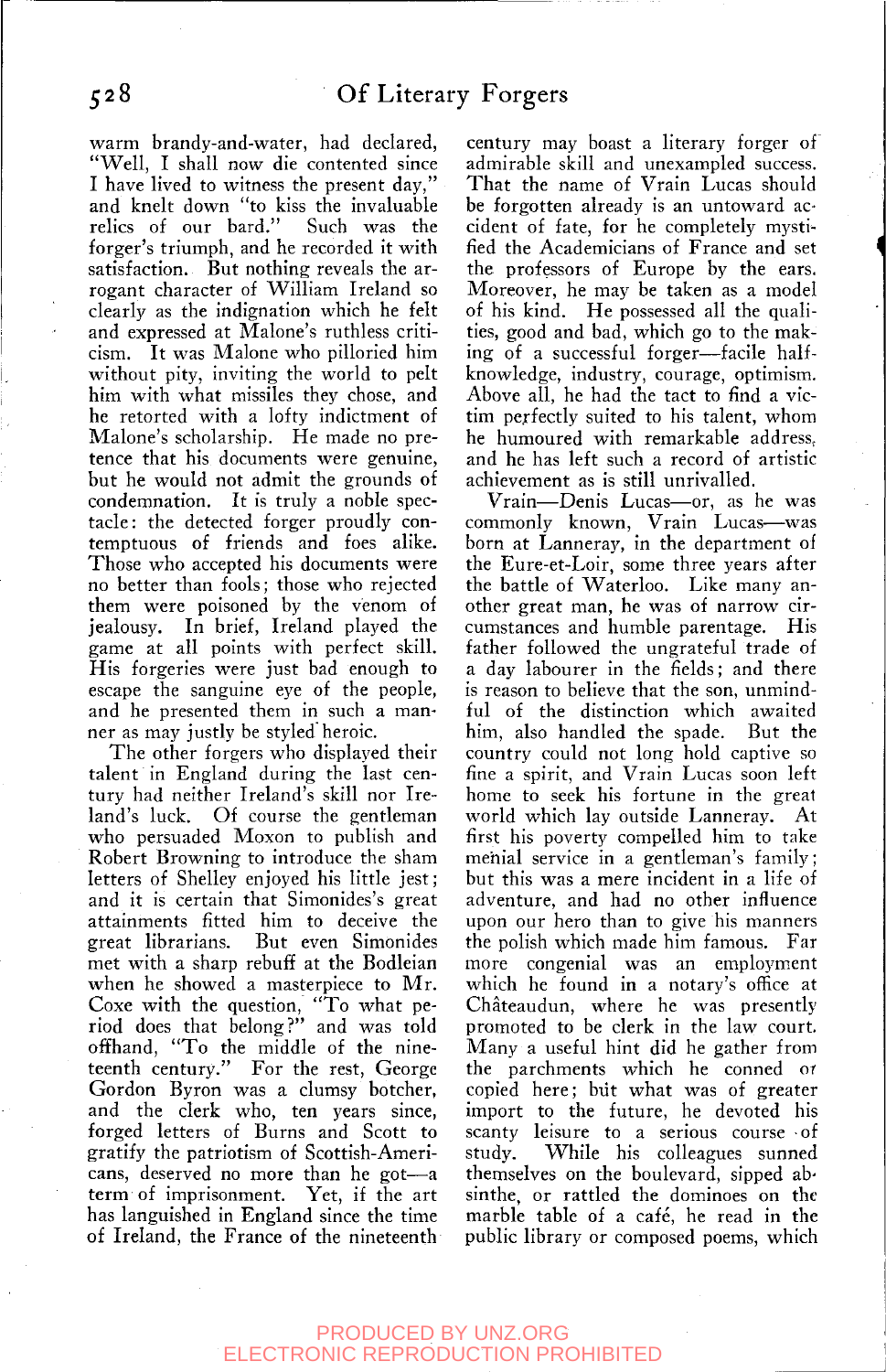gave him the same sort of reputation at Châteaudun as Lucien de Rubempré enjoyed at Angoulême. Though his education had been sadly neglected, he had an unmistakable taste for polite letters, and when once he had found encouragement he wasted no time in the idle pursuit of vain fiction or vainer journalism. Historical research was his passion, and day after day his slim figure, bent with study, might be seen flitting among the shelves of the public library. The *History of the Academy,* the *Library of Authors Who Have Written History* such were the tomes which engrossed his leisure; and so highly was he esteemed, that when he left Chateaudun, a librarian wrote upon his *registre de pret*  these words: "The industrious M. Lucas is going to live in Paris. He deserves to succeed. A young man from Lanneray, self-educated." And succeed he did, far beyond the expectation of the sympathetic librarian.

In 1851, then, Vrain Lucas arrived in Paris, with no baggage save a bundle of poems, and an ambition fixed upon antiquarian pursuits. He was not precisely a youth—he had passed his thirty-third birthday. But precocity is no virtue; and as that fruit is sweetest which ripens slowly, so the finest talents come late to efflorescence. His poems, as their titles —"La Guirlande de Flore" and "Ce que j'aime à voir"—suggest, were too classic for the taste of the time. He could not hope to challenge the supremacy of Victor Hugo. Moreover, as the librarian confessed, he was self-educated. No kindly monk had taught him the rudiments of Latin and Greek, as they taught the youthful Psalmanazar, whose quick precocity and quicker extinction make him a striking contrast to his ingenious compatriot. Like Shakespeare, Vrain Lucas had no Greek and little Latin:

#### On ne m'a, grâce au destin, Appris ni grec, ni latin.

Thus he wrote in his»elegant verse; and this ignorance of the classic tongues, as will presently be seen, profoundly influenced his art. At the outset he knew not what to do in Paris; he had neither friends to aid him nor such genius as could be readily turned into gold. His one resource was to take what work offered itself; and by great good luck he found employment in the *cabinet genealogique* of a certain Letellier. Here at last was proper scope for the antiquarian zeal which burned within him. For Letellier was ready at a moment's notice to invent a pedigree or sketch a coat-of-arms. His office was a factory of false titles and forged documents; old parchments, curious inks, fantastic names and phrases were his stock-intrade ; and Vrain Lucas learned under his tutelage many a secret contrivance which he afterward turned to good account. Above all, he plumbed the depths of human vanity. He saw with what ease a man may be deceived who wishes to believe in falsehood, and he acquired a keen insight into the credulous character upon which a literary forger must work. So while he performed the duties of Letellier's tout he practised himself in the subtle arts of deception, and was able, when the time came, to gull M. Chasles as he chose.

Meanwhile, though Paris and the office of Letellier gave him every opportunity for the historical research which he loved, he was not content. He was not satisfied even with a ready access to all the biographical dictionaries and encyclopædias of what was then called the Bibliotheque Imperiale. Vain as his victims, he sighed for the wealth and notoriety which seldom come to the humble inventor of pedigrees. His election, as a corresponding member, to the Société Archéologique du Département d'Eure-et-Loir was a momentary triumph, and so well cultivated was his faculty of persuasion that soon afterward he was appointed head of a provincial library. But none knew better than Vrain Lucas what he could and could not do. He dared not attempt to catalogue a library on the very scanty Latin that was his, and, rather than expose himself to failure, he remained in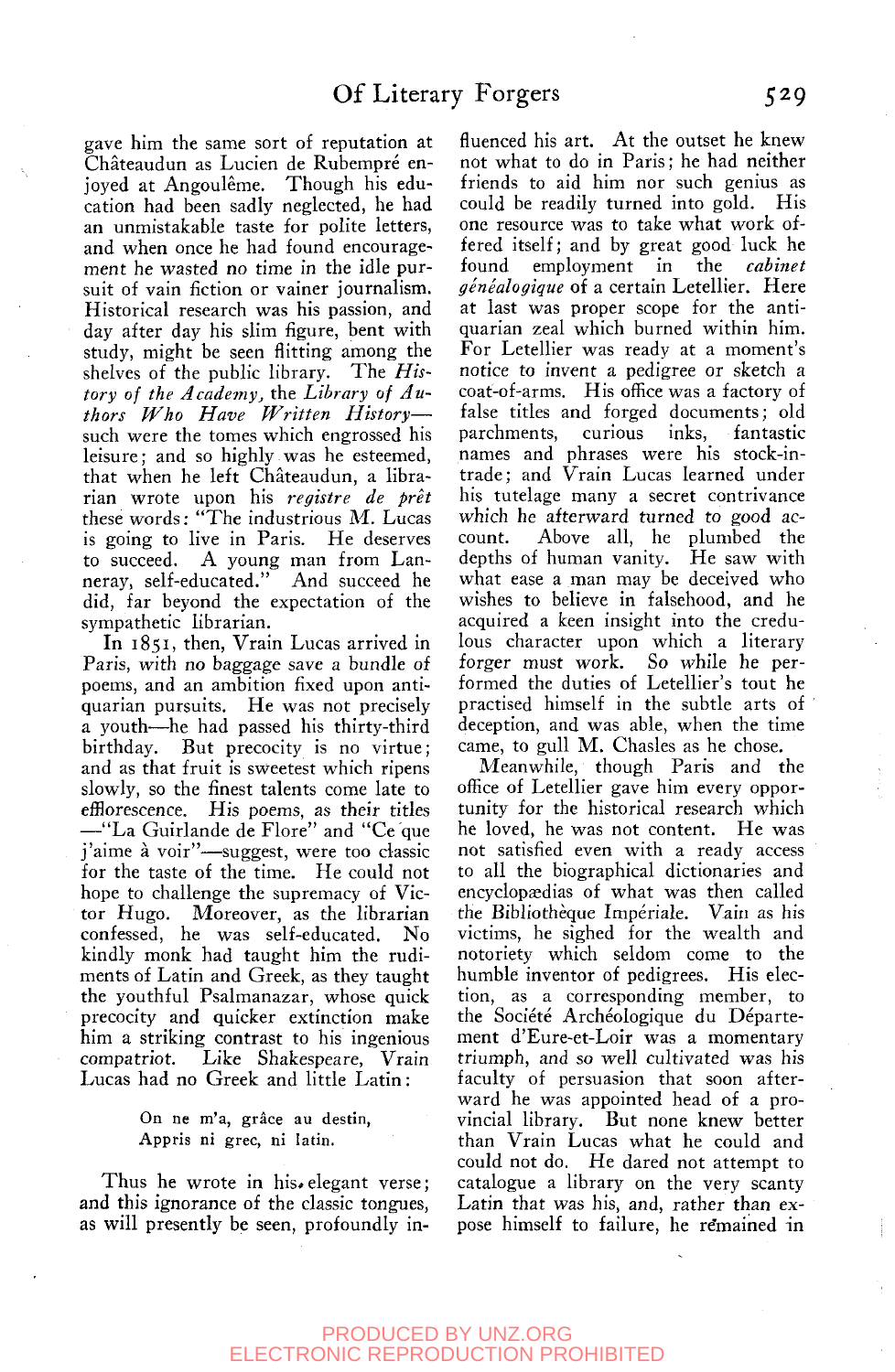Paris, living among old books, old manuscripts, and autographs of all ages.

His real chance came when he met  $M$ . Chasles, the celebrated mathematician, for in  $M$ . Chasles he found precisely the victim which his ingenuity demanded. Now, M. Chasles, though he was a distinguished member of the Academie des Sciences, and had been honoured by our own Royal Society, was a man of simple faith and exquisite trustfulness. Moreover, he was a zealous collector of autographs and old books, and he accepted with enthusiasm whatever was brought him by Vrain Lucas. The few real treasures that he possessed he gladly sold, in order to buy the most impudent forgeries ever devised by the wit of man. His confidence in Vrain Lucas was unshakable. "We are of the same country," he said pathetically, "and I thought him incapable of deceiving me." Such is always the attitude of the pigeon who soon grows to love the friendly rook. Nor was Vrain Lucas the man to lose the most brilliant opportunity which ever came to a literary forger. His materials were ready to his hand; he had not served his apprenticeship in Letellier's workshop for nothing; and his knowledge was not so deep as to destroy his faith in that which his own hand created. So he fabricated letters from the great men of all ages, and sold them as fast as he could turn them out to the trusting mathematician. The story told of their origin was ingenious and convincing: they came, said he, from the famous cabinet of the Chevalier Blondeau de Charnage, whose collection, made in the middle of the eighteenth century, was still remembered by scholars. At the Revolution the cabinet was purchased by M. le Comte de Boisjourdain, who during the Terror emigrated to America and took his treasures with him. The adventures of these precious papers, however, did not end with their arrival in America. On their homeward voyage they suffered shipwreck, and were one and all stained by salt water. Their present possessor, whom Vrain Lucas always called with air of

mystery *le vieux monsieur,* loved them like his life, and they were wrung out of him one by one by the stress of poverty. Whatever money was paid for the priceless letters was, of course, handed over to *le vieux monsieur,* and the forger kept no more for his pains than twenty-five per cent. It is but natural, then, that sometimes he was hard up, and asked the confiding M. Chasles for a small sum, which should come to him alone. Nor was *le vieux monsieur* too easy to manage. Now and again he was tortured by remorse that priceless relics should be lost to his family, and his remorse was acuter when a fire-eating relative, called in the secret correspondence *le vieux militaire,* angrily protested that they should be repurchased. It was the prettiest comedy to all concerned, save M. Chasles, who in his anxiety was more than once inclined to have the forger arrested, not because he had been swindled, but because he feared that these valuable papers should be sold and sent out of France, whose chief ornament they were.

Thus, in the course of a few years, Vrain Lucas sold to M. Chasles  $27,472$ forgeries for the comfortable price of  $150,000$  francs. To give the names of the correspondents would be to exhaust the roll of fame. They belonged to all countries and all ages. The letters of Sappho, Thales, Virgil, Julius Cæsar, Zeno, St. Luke, Lazarus, Montaigne, Rabelais, the Cid, Molière, Newton, Galileo, Pascal, Louis XIV., and countless others jostled each other in the ample chests of M. le Comte de Boisjourdain. The impartiality of Vrain Lucas was unique; he neglected nobody who had a place in the *Biographie Universelle,* and when he professed a doubt as to a signature which he had devised himself, he would ask M. Chasles, with an ingenuous smile, to consult that repertory of useful knowledge. But whether they came from Greece or Italy or from modern France, they were all written upon paper of the same age and the same quality, pleasantly stained by time or travel, and water-marked with a *fleur-*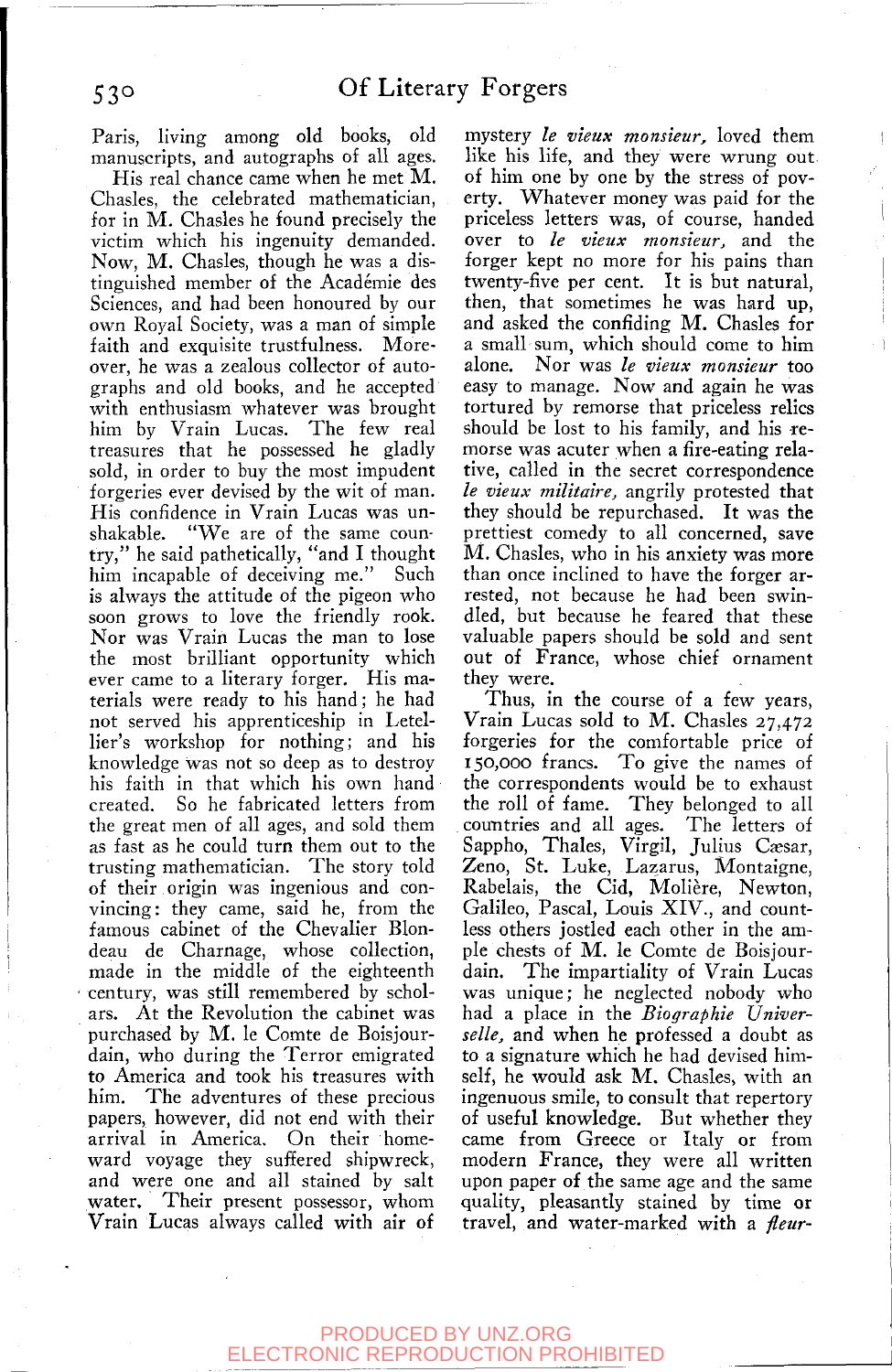*de-lis.* Of this paper the forger was very sparing. The great correspondents wrote always upon half sheets and curbed their eloquence. But not only was the paper uniform; the letters, one and all, were written in French. And here, I think, Vrain Lucas showed his real grandeur. Latin and Greek had been denied him at school, and so he cheerfully made the best of it. Having precisely gauged the credulity of his victim, he harmonised his means to his end like a true artist. He made one concession to antiquity: the letters of Sappho and Julius Cæsar, to name but two, are written in what he thought was old French, and in a bold handwriting which evidently betokened age. Besides, if the paper were suspicious, if the language would have made any other than M. Chasles roar with laughter, the ink was impeccable. How it was made remains the secret of Vrain Lucas, but true it is that it resisted all the tests which commonly expose the ink of modern fabrication, and won over many an expert to the forger's side.

The style of the letters is simple and impartial. There was no nonsense about Vrain Lucas; he had no more ambition to mimic the manner than to reproduce the handwriting of his august correspondents. He was quite content if the writer of a masterpiece was contemporary with its recipient, and what was good enough for him was obviously good enough for  $M$ . Chasles. A specimen will best illustrate his method, and no better specimen can be chosen than the following letter, addressed by Sappho to Phaon: "Sapho à son tres amé Phaon Salut. Très chier amé pres de ces bords charmans ou la veue admire en s'egarant une immense estendue, où la pleine des mers et la vouste des cieux semblent dans la lointaing se confondre, non loin d'icelle rive est un lit de verture qu'ombrage un orme épais et qu'une onde pure arrose," and the rest. Wherever you turn in this astounding correspondence, you find the same exquisite commonness of thought, the same superb absurdity of language. After Sappho comes Thales.

with a letter to the "très illustre et très redouté prince Ambigat, roy des Gaules," in which the "tres puissant prince" is informed that water is "le principe de toutes choses." In like manner Archimedes salutes his beloved Hiero, Alexander Rex offers a few words of comfort to his "tres ame Aristote," Vercingetorix grants a safe-conduct to "Trogue Pompee." More amazing still, "Magdeleine" sends greeting "à son très amé Lazare," whom she addresses as her brother, which proves that Vrain Lucas knew the *Biographie Universelle* better than the Bible. "Mon très amé frère," writes Magdeleine, "ce que me mandez de Petrus de nostre doux Jesus me fait esperer que bien tot le verrons icy et me dispose I'y bien recevoir, nostre seur Marthe sen rejouit aussy. Sa santé est fort chancelante et je crains son trespas," and so on. Grotesque as it is, it was sufficient at once to delight the heart of M. Chasles and to fill the pocket of Vrain Lucas.

Still more curious is the praise of France, which is the excuse for most of these astounding letters. M. Chasles had a strenuous love of his country, and Vrain Lucas played on his patriotism as on a pipe. Greek and Roman, Egyptian and Hebrew agree in hymning the glory of France, and, oddly enough, they all display a guilty knowledge of the vast correspondence brought to light by Vrain Lucas. When Aristotle writes to Alexander, it is to request that he may visit Gaul, and there study the science of the Druids. Alexander affably replies that he could not be better employed. Cleopatra, in addressing "son tres ame Jules Cesar impereur," declares that when "nostre fils Cesarion" is old enough to bear the voyage, she will send him to Marseilles, that he may receive his education at the centre of the universe. Not even Lazarus, quaintly styled by himself "Lazare le ressuscité," can escape this passion for Gaul, and in writing to his "tres ame Petrus" he professes his agreement with Cæsar and Cicero, who assert that "the Druids indulge in human sacrifice." All this, of course, was highly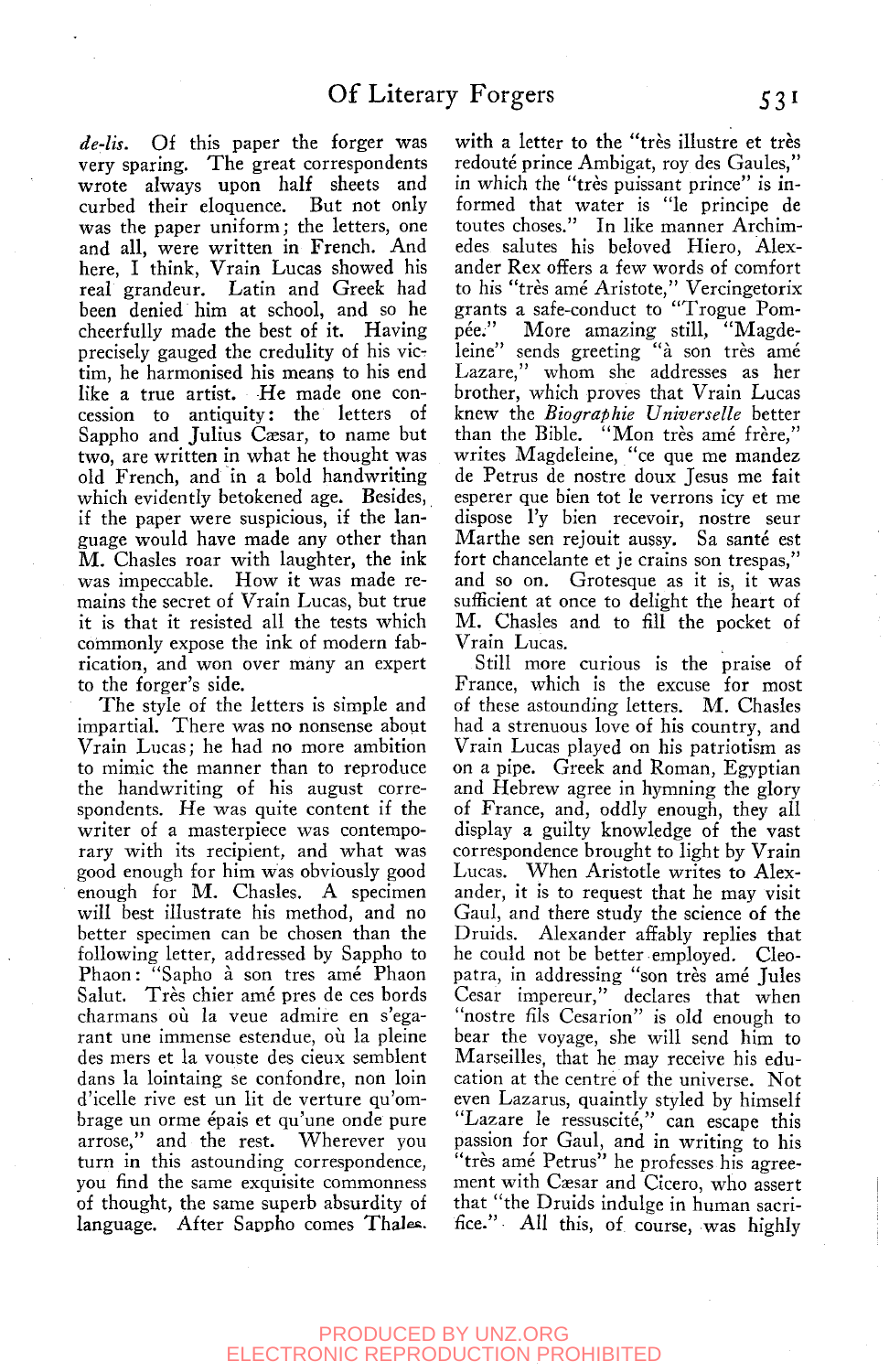flattering to M. Chasles's national pride, and doubtless he took pleasure also in the opinion of Charlemagne (confided to his "très docte et très amé Alcuin") that the Celtic tongue was the mother of all languages. Such was the supreme cleverness of Vrain Lucas: he discovered previously what his client wanted, and found it for him. No difficulty baffled his research. For instance, the letters of Charles Quint are no less rare than those of Rabelais, yet M. Chasles possessed a considerable correspondence which had passed between these two distinguished men. Again, La Bruyère put pen to paper as seldom as might be; the united collections of the world can only discover a poor score of his letters; yet Vrain Lucas obtained from *le vieux monsieur*  no less than seven hundred and thirtynine specimens of La Bruyère's penmanship !

But at last the tardy foot of retribution overtook the ingenious author. M Chasles could no longer control his pride; he could no longer forbear to trumpet his triumph abroad. On July 6, 1867, the learned mathematician communicated to the Academic des Sciences two letters addressed by Rotrou to Richelieu, proposing the foundation of an academy in Paris such as Clémence Isaure had established at Toulouse, and dated some thirty years earlier than the birth of that institution. Paris was still agog with interest in a rewritten chapter of history, when (a week later) M. Chasles laid before the same Academy two letters from Blaise Pascal to Robert Boyle, and four notes, signed "Pascal," which proved conclusively that Pascal had forestalled Newton's great discovery. The pride of France was aflame in a moment. Once more, it was said, perfidious Albion had filched the honour which belonged to another. M. Chasles woke up to find himself a national hero, and the lightest word spoken in contempt of his documents was accepted as a plain proof of treachery. MM. Duhamel and Fougere, who threw doubt upon the letters of Pascal, were denounced as enemies of their

fatherland; and every objection which pedantry could raise was instantly controverted by new letters drawn from the endless store of *le vieux monsieur.* During the anxious weeks which followed, Vrain Lucas worked with unceasing energy. A set of letters which passed between the aged Pascal and the boy Newton convinced some waverers, and Galileo, suddenly introduced (with a sheaf of documents) into the discussion, proved a welcome diversion. Rut meanwhile Sir David Brewster and other men of science on our side of the Channel denounced the letters as clumsy forgeries. M. Chasles answered them by a new sheaf of letters from Pascal, Kepler, anybody, and thought the matter settled. Why, indeed, should he trouble to confute a mob of Britons, impervious to argument, when their pride was wounded? The discussion endured for two years, until in 1869 the Academie, through its perpetual secretary, declared that  $\overline{M}$ . Chasles had proved his point, and that the letters were genuine. It was decided that no impostor could imitate "the noble simplicity"of LouisXIV., whose opinion of Galileo was held sacred. Had the letters been forged, said the Abbé Moigno, the forger must have been a demi-god. Paris was jubilant, M. Thiers embraced the Academician in the name of patriotism, and patriots cheered Blaise Pascal in the streets with an enthusiasm which would have delighted that master of irony. Truly the love of country has been responsible for many follies, but never for a greater folly than that which put poor, wellmeaning M. Chasles upon a pinnacle of glory.

Then came ruin. On April 12, 1869 —a belated All Fools' Day—M. Chasles received the formal approval of France. A week later, M. Breton, an official of the Observatory, discovered sixteen of the forged letters from Pascal and one of Galileo's in M. Saverien's *Histoire des Philosophes Modernes*  (1761). M. Chasles was unabashed; he declared that M. Saverien had stolen his originals without acknowledgment,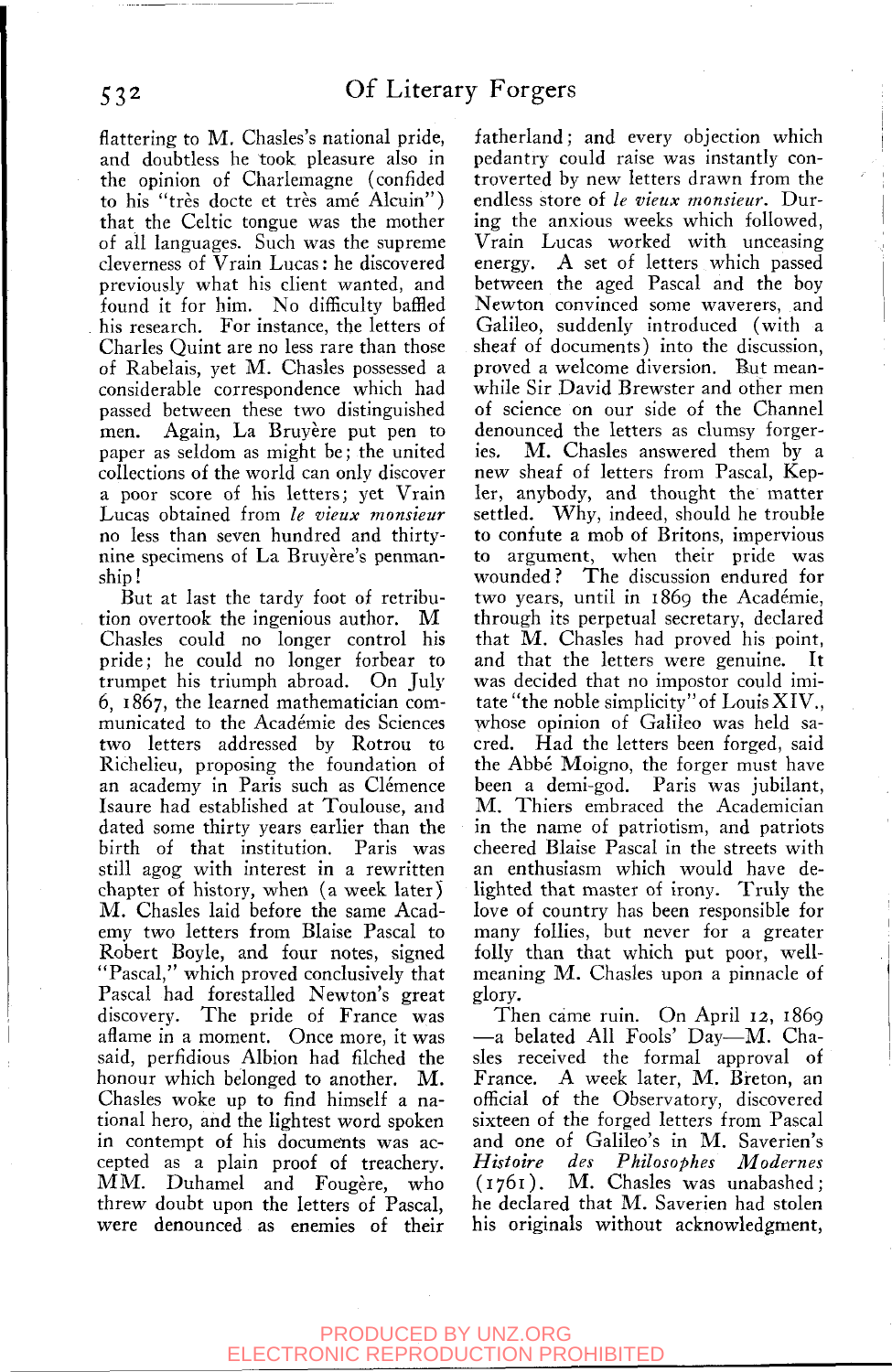and promptly produced a letter from Montesquieu to Saverien recommending him to Madame de Pompadour, who, as is known, possessed a vast collection of autographs. At every fresh step taken by M. Breton and his friends, Vrain Lucas was ready with a fresh letter. The innocent M. Chasles told him what he desired to prove, and the forger instantly obliged his patron. How long this see-saw of proof and counter-proof would have lasted is uncertain; but after two months of idle discussian Le Verrier summed up the case with pitiless logic. He tore the fabric of M. Chasles's patriotism to shreds, and at last that amiable philosopher was forced to confess that he had been duped. But even in the act of confession he still expressed a wavering belief in the man who had befooled him. "La collection who had befooled him. s'étend," said he, with a pensive naïveté, "aux premiers temps, et même au-delà." *Meme au-dela* is a charming revelation of implicit trust, and one almost regrets that it was ever disturbed. Justice, however, claimed her victim, and Vrain Denis Lucas was duly arraigned. To prove his guilt was easy enough: he had defrauded the poor old mathematician of some six thousand pounds, and the most interesting problem offered for solution was, what did he do with the money? He was a man of simplicity and refinement; the most diligent inquiry revealed no more than the good order and regularity of his life. He lived quietly in the Rue St. Georges with an amiable mistress. He received no company, and sought none, save that of M. Chasles. When he was well off, he dined at the Cafe Riche, for he was of those who prefer a cutlet with elegance to a Gargantuan feast ill-served. If for the moment he lacked money, he was content with a *cremerie.* Examined by the magistrate, he preserved a dignified reticence where his private life was touched, but he justified his public actions with eloquence and ingenuity.

In face of the jury he once more beat the drum of patriotism. "Whatever is said or done," said he, "my conscience is calm. I have the conviction that I never did any man a wrong. If to reach my end I did not act with perfect discretion, if I sometimes followed a tortuous path, if I used a trick to strike the attention and to arouse the curiosity of the public, it was merely to recall certain historical facts which are easily forgotten or unknown even to the learned. .. . I blended instruction with amusement. . . . M. Chasles had never before been listened to so patiently. . . . Yes, whatever happens, I shall always be conscious that I acted, if not with discretion, at least with uprightness and patriotism." There is a directness in this oration worthy a hero of old Rome; but the jury was unmoved, caring, it is evident, no more for science than for patriotism. The forger was condemned to two years' imprisonment, and it was only after his condemnation that the worst piece of luck befell him. He was sentenced in February, 1870; five months later war was declared against Germany, and Paris was packed with soldiers eagerly shouting "A Berlin !" Thus in a moment he lost the hope of glory. His marvellous achievements were forgotten in the misery which settled upon Paris when the outburst of military enthusiasm was spent. M. de Goncourt complained that one of his masterpieces missed the chance of a triumphant success by the declaration of war; but poor Vrain Lucas suffered more deeply than the author of *Charles Demailly* from the German invasion. Though his ingenious forgeries brought him a comfortable income, he could not be content without notoriety, and he forfeited all chance of immediate fame by a foolish turn of the political wheel. But the war is now docketed in the pigeon-holes of history, and it is time to remember those who have distinguished themselves in the arts of peace. Not while patriotism beats in the breast of a single Frenchman should the humble antiquarian be forgotten, who, for the glory of France, persuaded Sappho to address Phaon in the French tongue, and who restored to Blaise Pascal, their true discoverer, the laws of gravity.